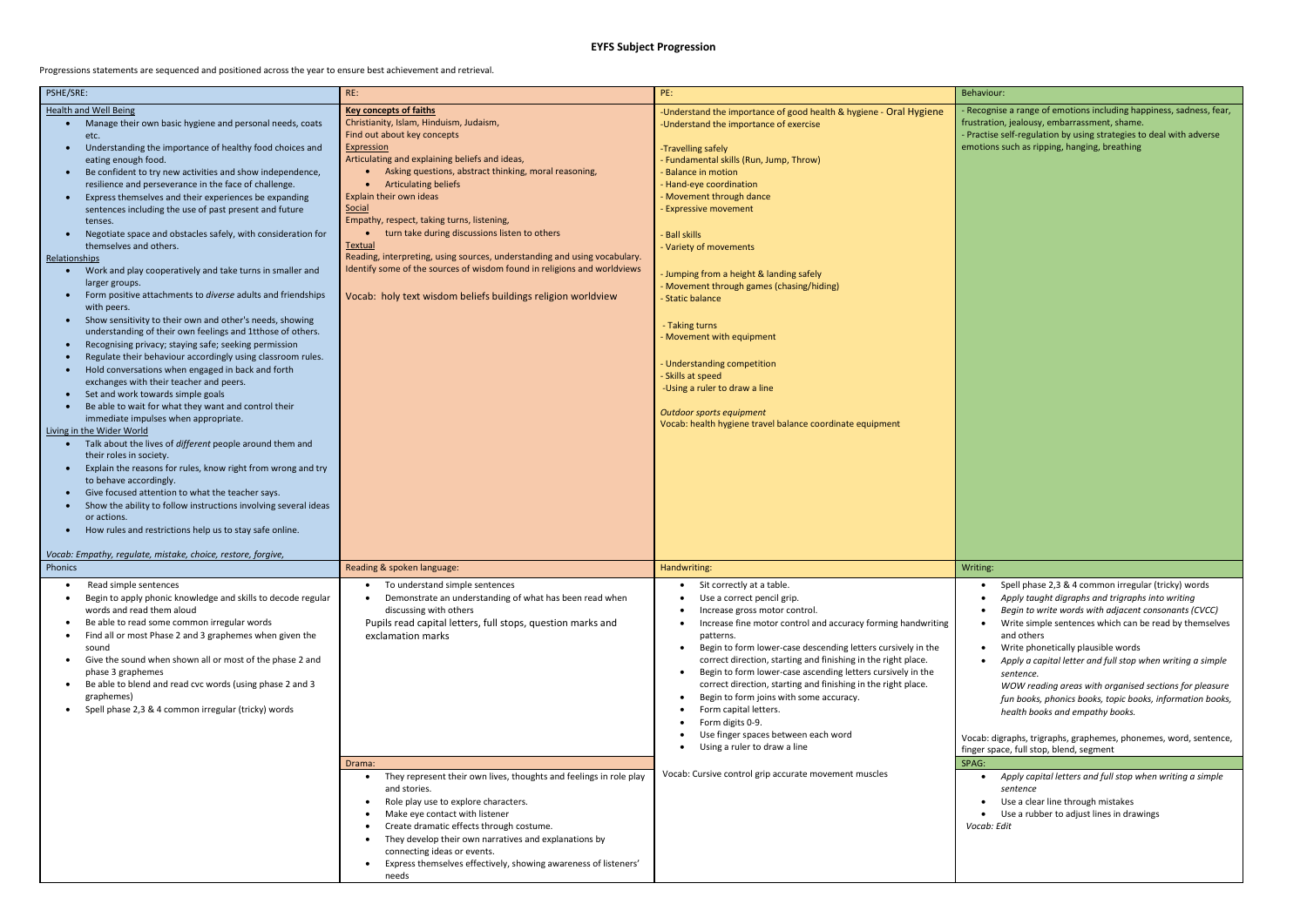|                                                                                                                                                                                                                                                                                                                                                                                                                                                                                                                                                                                                                                                                                                                                                                                                                                                                                                                                                                                                                                                                                                  | Use space and props to adapt to audience.<br>Develop understanding of emotions through facial expressions                                                                                                                                                                                                                                                                                                                                                                                                                                                                                                                                                                                                                                                                                                                                                                                                                                                                                                                   |                                                                                                                                                                                                                                                                                                                                                                                                                                                                                                                                                                                                                                                                                                                                                                                                                                                                                                                                                                                                                                                                                                                                                                                                                                                                                                                                                                                                                                                                                                  |                                                                                                                                                                                                                                                                                                                                                                                                                                                                                                                                                                                                                                                                                                                                                                                                                                                                                                                                                                                                                                                                                                                                                   |
|--------------------------------------------------------------------------------------------------------------------------------------------------------------------------------------------------------------------------------------------------------------------------------------------------------------------------------------------------------------------------------------------------------------------------------------------------------------------------------------------------------------------------------------------------------------------------------------------------------------------------------------------------------------------------------------------------------------------------------------------------------------------------------------------------------------------------------------------------------------------------------------------------------------------------------------------------------------------------------------------------------------------------------------------------------------------------------------------------|-----------------------------------------------------------------------------------------------------------------------------------------------------------------------------------------------------------------------------------------------------------------------------------------------------------------------------------------------------------------------------------------------------------------------------------------------------------------------------------------------------------------------------------------------------------------------------------------------------------------------------------------------------------------------------------------------------------------------------------------------------------------------------------------------------------------------------------------------------------------------------------------------------------------------------------------------------------------------------------------------------------------------------|--------------------------------------------------------------------------------------------------------------------------------------------------------------------------------------------------------------------------------------------------------------------------------------------------------------------------------------------------------------------------------------------------------------------------------------------------------------------------------------------------------------------------------------------------------------------------------------------------------------------------------------------------------------------------------------------------------------------------------------------------------------------------------------------------------------------------------------------------------------------------------------------------------------------------------------------------------------------------------------------------------------------------------------------------------------------------------------------------------------------------------------------------------------------------------------------------------------------------------------------------------------------------------------------------------------------------------------------------------------------------------------------------------------------------------------------------------------------------------------------------|---------------------------------------------------------------------------------------------------------------------------------------------------------------------------------------------------------------------------------------------------------------------------------------------------------------------------------------------------------------------------------------------------------------------------------------------------------------------------------------------------------------------------------------------------------------------------------------------------------------------------------------------------------------------------------------------------------------------------------------------------------------------------------------------------------------------------------------------------------------------------------------------------------------------------------------------------------------------------------------------------------------------------------------------------------------------------------------------------------------------------------------------------|
|                                                                                                                                                                                                                                                                                                                                                                                                                                                                                                                                                                                                                                                                                                                                                                                                                                                                                                                                                                                                                                                                                                  | Vocab: Narratives props facial expressions body language emotions                                                                                                                                                                                                                                                                                                                                                                                                                                                                                                                                                                                                                                                                                                                                                                                                                                                                                                                                                           |                                                                                                                                                                                                                                                                                                                                                                                                                                                                                                                                                                                                                                                                                                                                                                                                                                                                                                                                                                                                                                                                                                                                                                                                                                                                                                                                                                                                                                                                                                  |                                                                                                                                                                                                                                                                                                                                                                                                                                                                                                                                                                                                                                                                                                                                                                                                                                                                                                                                                                                                                                                                                                                                                   |
| Maths:                                                                                                                                                                                                                                                                                                                                                                                                                                                                                                                                                                                                                                                                                                                                                                                                                                                                                                                                                                                                                                                                                           | Geography:                                                                                                                                                                                                                                                                                                                                                                                                                                                                                                                                                                                                                                                                                                                                                                                                                                                                                                                                                                                                                  | History:                                                                                                                                                                                                                                                                                                                                                                                                                                                                                                                                                                                                                                                                                                                                                                                                                                                                                                                                                                                                                                                                                                                                                                                                                                                                                                                                                                                                                                                                                         | Science:                                                                                                                                                                                                                                                                                                                                                                                                                                                                                                                                                                                                                                                                                                                                                                                                                                                                                                                                                                                                                                                                                                                                          |
| Number<br>Have a deep understanding of number to 10, including<br>composition<br>Can subitise to 5<br>Have automatic recall (without reference to rhymes, counting<br>or other aids)<br>Know number bonds up to 5 (including subtraction facts)<br>Know some number bonds to 10<br>Know some double facts.<br><b>Numerical Patterns</b><br>Verbally count beyond 20 recognise the pattern of the<br>counting system<br>Compare quantities up to 10 in different contexts<br>Recognise when one quantity is greater than, less than or the<br>same as the other quantity<br>Explore and represent patterns within numbers up to 10,<br>including evens and odds, double facts and how quantities<br>can be distributed equally.<br>Learning environment<br>Have spatial reasoning, including shape, space and measures.<br>Have positive attitudes and interests in mathematics, look for<br>patterns and relationships<br>Can spot connections, 'have a go', talk to adults and peers<br>about what they notice and not be afraid to make mistakes.<br>Vocab: Subitise, partition, count, reason | Relation to places, objects, materials and living things.<br>Know about similarities and differences between themselves and<br>others, and among families, communities and traditions.<br>Talk about the features of their environment. Near, far, up,<br>down, over there (when referring to something in the immediate<br>vicinity)<br>Talk about how environments might vary from one another<br>[different, hot, cold, far away, close near]<br>Make observations of animals and plants and explain why some<br>things occur and talk about changes [colours, tall, small, long,<br>short<br>Key vocab: Environment, Community, Traditions, Alive, Differences<br><b>Observations</b>                                                                                                                                                                                                                                                                                                                                   | Chronology<br>To order events, dates and historical periods. Now, then,<br>within living memory, beyond memory, before.<br><b>People and Events</b><br>To build an understanding of World History, from local and<br>$\bullet$<br>national to global; to make links and connections.<br><b>Change and continuity</b><br>• To identify similarities and differences in lifestyles and areas<br>of study and the reasons behind them.<br><b>Cause and consequence</b><br>To make enquiries, think of questions, find evidence, research<br>and use sources and artefacts to understand why things<br>happen and their effects.<br>Key vocab: before after evidence artefacts order past history                                                                                                                                                                                                                                                                                                                                                                                                                                                                                                                                                                                                                                                                                                                                                                                                    | Sound<br>Observe natural sounds in the environment.<br>Sounds can be made, sung, danced to and enjoyed in<br>many different ways.<br>Seasons<br>Observe changes across the 4 seasons<br>Have an awareness of the moon, sun stars and planets.<br>Animals inc humans<br>Identify senses used to observe and explore.<br>Observe and complete detailed drawing of animals.<br>Living things<br>Identify and name common plants and animals.<br>Identify contrasting environments and habitats<br>Talk about what animals need to survive<br>Plants<br>Identify and name common plants.<br>Observe and draw detailed pictures of plants.<br>$\bullet$<br><b>Materials</b><br>Identify and name a variety of everyday materials,<br>including wood, plastic, glass, metal, water, and rock<br>Discuss the physical properties of materials<br>Forces<br>Notice things that float and explain why.<br>Notice natural forces wind, sun and gravity.<br>Explore magnets in the environment.<br>Scientists<br>To name scientists and have a developing understanding<br>of their work.<br>Vocab:<br>Float sink observe identify match notice collect data |
| Computing:                                                                                                                                                                                                                                                                                                                                                                                                                                                                                                                                                                                                                                                                                                                                                                                                                                                                                                                                                                                                                                                                                       | Music:                                                                                                                                                                                                                                                                                                                                                                                                                                                                                                                                                                                                                                                                                                                                                                                                                                                                                                                                                                                                                      | Art:                                                                                                                                                                                                                                                                                                                                                                                                                                                                                                                                                                                                                                                                                                                                                                                                                                                                                                                                                                                                                                                                                                                                                                                                                                                                                                                                                                                                                                                                                             | DT:                                                                                                                                                                                                                                                                                                                                                                                                                                                                                                                                                                                                                                                                                                                                                                                                                                                                                                                                                                                                                                                                                                                                               |
| Children can access and use to a range of technological tools,<br>both digital and non-digital during play to capture their<br>learning.<br>Pupils engage with reading materials online.<br>Pupils can explain the reasons for rules, know right from<br>wrong and try to behave accordingly online.<br>Vocab: Online screen mouse keyboard research online safety                                                                                                                                                                                                                                                                                                                                                                                                                                                                                                                                                                                                                                                                                                                               | Listen and respond<br>• To know twenty nursery rhymes off by heart.<br>To know the stories of some of the nursery rhymes.<br>To learn that music can touch your feelings.<br>To enjoy moving to music by dancing, marching, being animals or<br>Pop stars.<br><b>Explore and Create</b><br>• To know that we can move with the pulse of the music. To know<br>that the words of songs can tell stories and paint pictures.<br>To recognise pulse, rhythm and pitch.<br>$\bullet$<br>Singing<br>To sing or rap nursery rhymes and simple songs from memory.<br>To know that songs have sections.<br>To sing along with a pre-recorded song and add actions.<br>To sing along with the backing track.<br>Share and perform<br>A performance is sharing music.<br>Perform any of the nursery rhymes by singing and adding actions<br>or dance.<br>Perform any nursery rhymes or songs adding a simple<br>instrumental part.<br>Record the performance to talk about.<br>Vocab: Pulse, Rhythm, Pitch, perform, instrument, beat | • Sketching (drawing/tones/ using pencil/cross-hatching)<br>Begin to use simple shapes to represent objects<br>Hold a pencil correctly<br>Understands how they can use lines to enclose a space<br>Using sketches to communicate – drawing a line and saying, 'That's my<br>teacher!"<br>Create simple representations of events, people and objects<br><b>Printing</b> (cotton reels/ vegetables/ potatoes/ lino/ foam)<br>Recognize and describe patterns<br>Use vegetables/ potatoes to create a pattern<br>Create a simple repeating pattern<br>Can print objects/items from outside – leaves and twigs<br>• Form (3D work/clay/plasticine/ Modroc/wire/dough)<br>Use vocabulary to describe their observations of objects $-$ e.g. smooth,<br>shiny, rough, jagged<br>Create plasticine moulds using hands<br>Create junk models or add relief to already-made objects (e.g. putting a<br>face, arms and legs on potato etc.)<br><b>Painting</b> (colours – primary and secondary/ brush strokes/<br>different paints)<br>Learns colours and begin to find differences between colours (e.g.<br>lighter, darker, brighter etc.)<br>Chooses colour for a particular purpose<br>Can produce paintings with simple tools - fingers, hands, feet etc.<br>• Multimedia<br>(crayons/ oil pastels/ felt pens/ colouring pencils/ paints)<br>Create different textures<br>Can begin colour using pencils and felt pens<br>Can create textured work using leaves and paints etc.<br>• Famous artists | Explore how moving objects work.<br>Uses some various construction materials<br>Joins construction pieces together to build and balance<br>Realise that tools can be used for a purpose<br>Safely use a variety of materials, tools and techniques.<br>Begin to construct, stacking blocks vertically and<br>horizontally, making enclosures and creating space<br>Prepare and cook food.<br>Designing through talking and drawing.<br>Experimenting to create different textures.<br>Experiment with design, texture, form and function.<br>Vocab: design texture material build purpose construct enclose                                                                                                                                                                                                                                                                                                                                                                                                                                                                                                                                       |